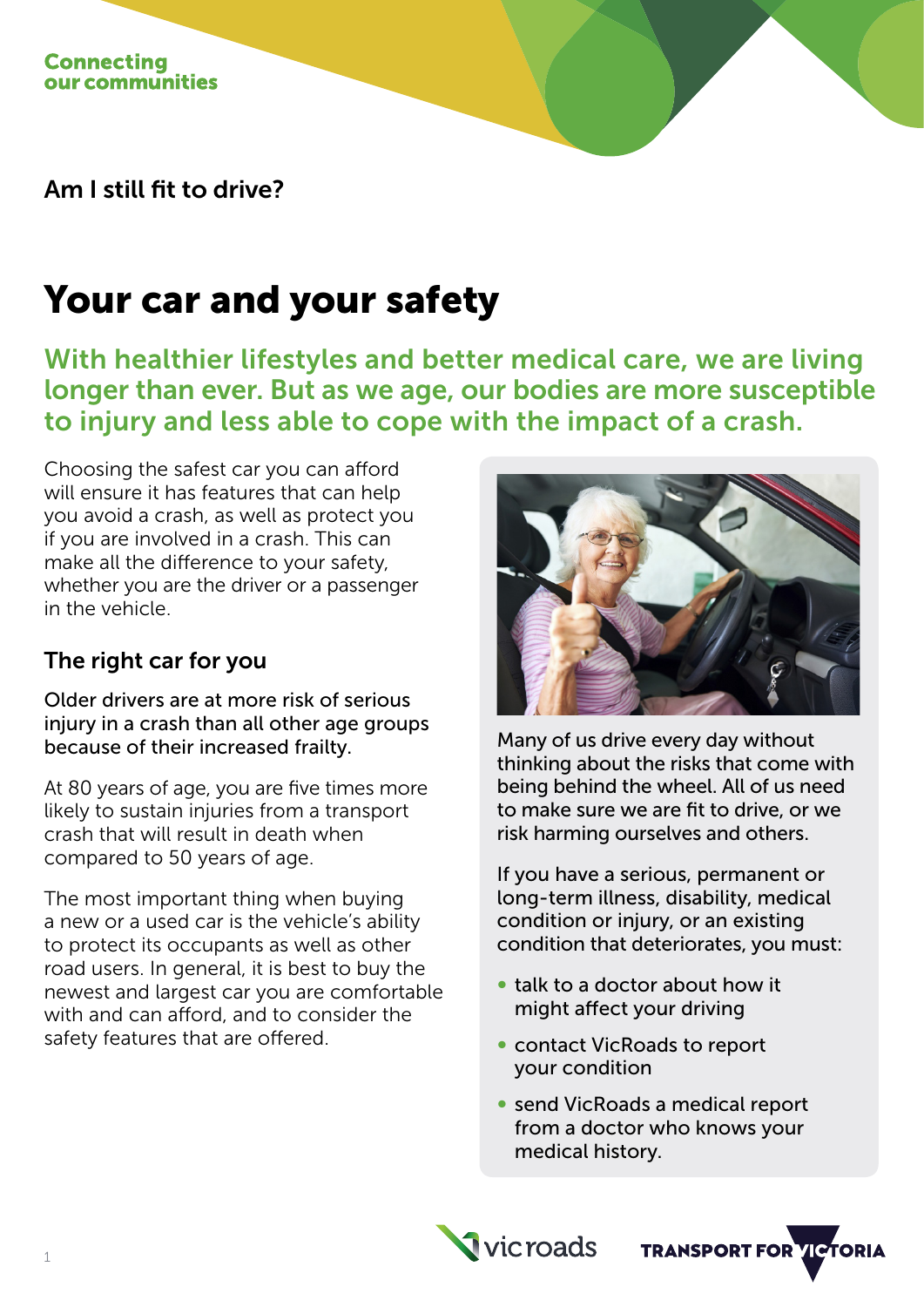

#### Safety features

Design and technologies now featured in cars can help to protect you in a crash and even assist to prevent a crash.

People inside a car are better protected in the event of a crash due to modern vehicle features—such as front, side and curtain airbags. All new cars since 2011 have electronic stability control (ESC) which can help to avoid a crash. Additional safety features to consider are auto emergency braking (AEB), blind spot warning systems and lane departure systems. These safety features are becoming more common and can now be found in affordable newer cars.

See the last page of this factsheet to find resources that provide more information about vehicle safety features.

### Safety ratings

There are two programs in Australia that provide consumers with vehicle safety ratings:

- ∞ The Australasian New Car Assessment Program (ANCAP) publishes reports on crash test results of new cars which describe how well they protect their occupants and pedestrians.
- ∞ The Used Car Safety Ratings (UCSR) provides safety comparisons of used cars based on real world crashes. The UCSR also has a category of 'Safer Picks' car models that have been found to cause less-serious injuries to other drivers, pedestrians, cyclists, and motorcyclists in a crash and have lower risk of being involved in a crash.

Both programs use a star rating system from one to five stars: the more stars, the safer the vehicle. It is recommended to only buy a car with a five star ANCAP or UCSR rating. Information about safety ratings can be found on the TAC website [howsafeisyourcar.com.au](http://howsafeisyourcar.com.au)



#### Buying a car

In general, buy a new car, or as close to a new car as you can afford. If buying a used car, ask the seller for a fullydocumented service history of the vehicle. If one is unavailable, be aware there may be problems which could have an impact on your safety.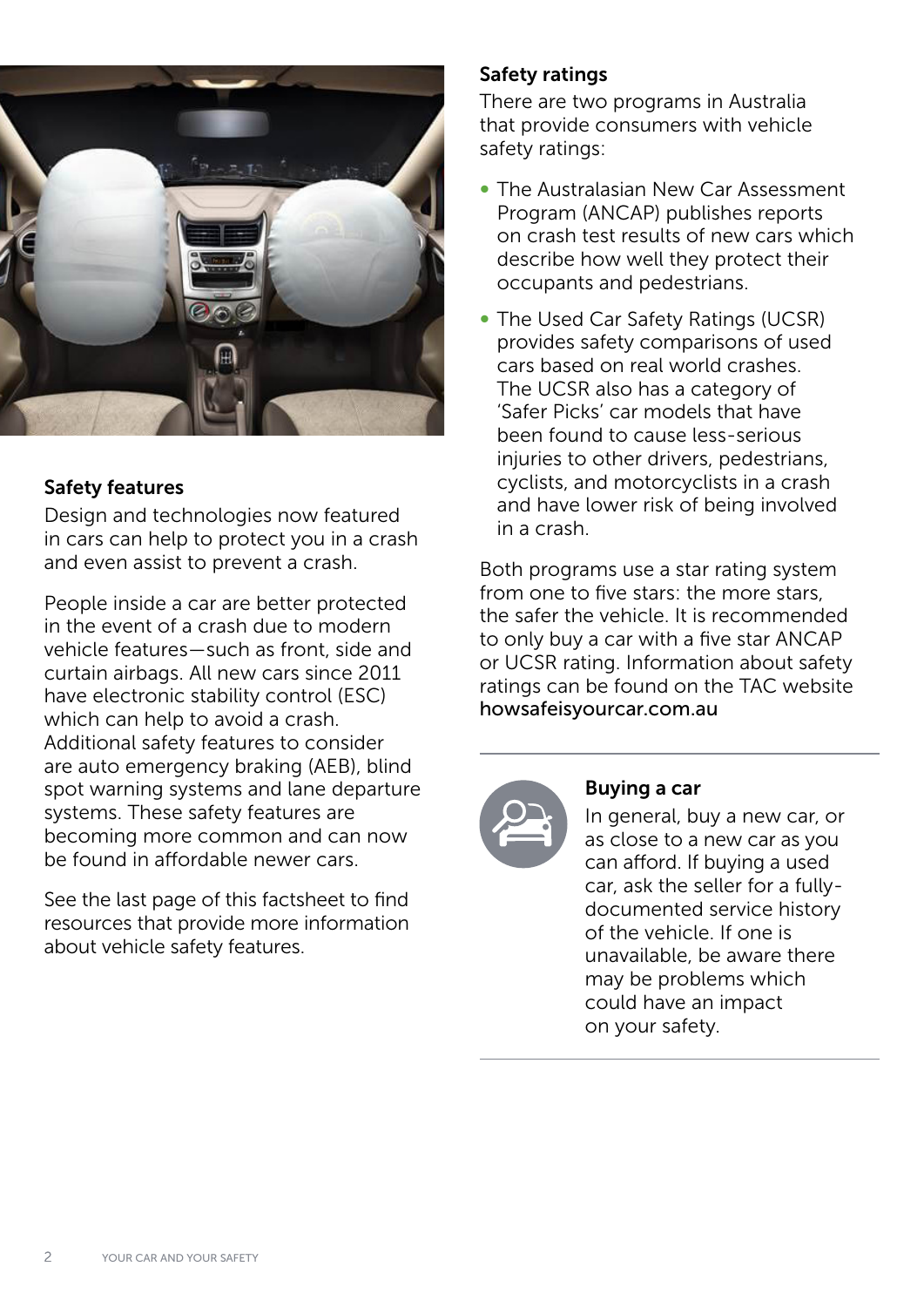

## Adjusting your car

The adjustment of your car seat, mirrors and steering wheel can make a big difference to your comfort as a driver, and even more difference to your safety. Sitting in the right position in the vehicle allows the safety systems to work as they were designed. Sitting in the wrong position can reduce the effectiveness of the car's safety features.

It is important to ensure that your car is set up to suit you. Adjust the driver's seat, internal and external mirrors, and seatbelt, to ensure you are sitting comfortably and have optimal vision of your surroundings.

If you are struggling to adjust your car yourself, an occupational therapist (OT) trained in driver assessment can provide assistance. A list of OTs qualified in driver assessment can be found on the VicRoads website.

## Modifying your car

Some modifications to your car might be needed if your physical requirements as a driver have changed due to a health condition or disability. In some circumstances, vehicle modifications can assist you to continue to drive safely and independently. Examples of vehicle modifications include fitting of steering aids (such as 'spinner knobs'), changes to pedals (like a left foot accelerator), exchanging foot pedals for hand controls, installing extended mirrors and assistance with access in and out of the car.

Before you have any such modifications made, it is important to seek independent, professional advice. Some of these modifications can only be used by people with a disability or health condition and require the successful completion of an occupational therapy driver assessment.

OTs specialising in driver assessment or Disabled Motorists Australia are a good place to start. See the last page of this factsheet to get in touch.